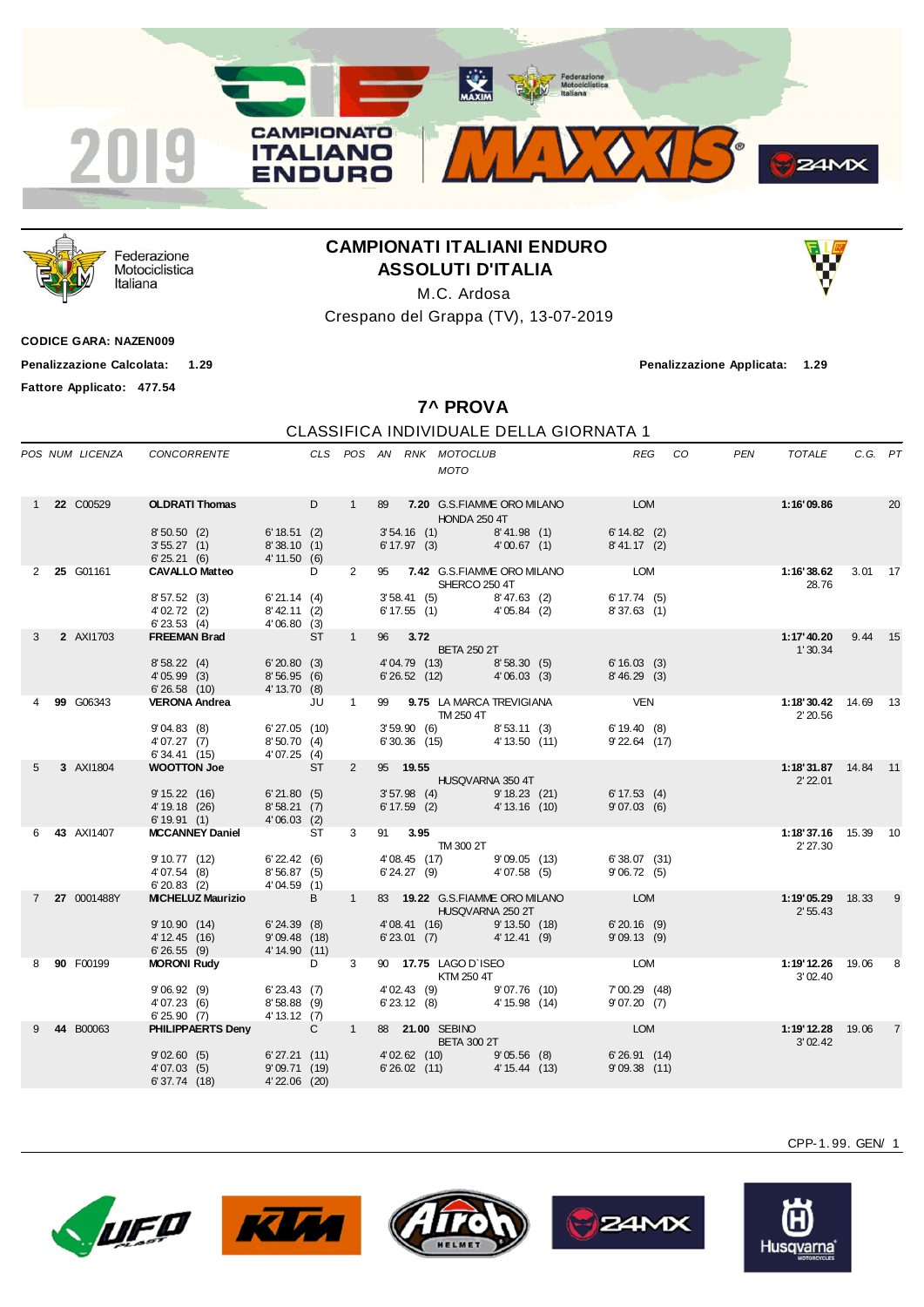MAXIM BOOR Motociclistica



|    |                     | POS NUM LICENZA CONCORRENTE                                                                                                                  |                                                   |    |                |                                          | CLS POS AN RNK MOTOCLUB<br>MOTO                                                                                                                                                                                                                  |                              |                                                                                                                        |                                             | REG CO | PEN | TOTALE                               | C.G. PT |   |
|----|---------------------|----------------------------------------------------------------------------------------------------------------------------------------------|---------------------------------------------------|----|----------------|------------------------------------------|--------------------------------------------------------------------------------------------------------------------------------------------------------------------------------------------------------------------------------------------------|------------------------------|------------------------------------------------------------------------------------------------------------------------|---------------------------------------------|--------|-----|--------------------------------------|---------|---|
|    | 10 <b>12 F00003</b> | <b>MARTINI Gianluca</b> B<br>9'20.58 (20) 6'27.25 (12)<br>4' 10.35 (12) 9' 05.21 (14)<br>6' 26.07 (8) 4' 22.61 (21)                          |                                                   |    |                |                                          | 2 90 21.56 SEBINO<br>BETAMOTOR 250 2T<br>4'09.35 (18) 9'05.20 (7)<br>$6'25.46$ (10) $4'08.75$ (6)                                                                                                                                                |                              |                                                                                                                        | <b>LOM</b><br>6'24.56 (11)<br>9'09.21 (10)  |        |     | <b>1:19'14.60</b> 19.30 6<br>3'04.74 |         |   |
|    | 11 91 F00821        | <b>MONTANARI Tommaso</b> A<br>$9'03.38$ (6) 6'36.09 (25)<br>4' 10.07 (11) 8' 58.31 (8)<br>6' 45.57 (27) 4' 14.56 (9)                         |                                                   |    | $\overline{1}$ |                                          | 91 30.48 SEBINO<br>$KTM$ 125 2T                                                                                                                                                                                                                  |                              | 4'06.72 (14)<br>6'35.07 (23) 4'11.31 (8) 9'09.66 (12)                                                                  | LOM                                         |        |     | <b>1:19'23.28</b> 20.21<br>3' 13.42  |         | 5 |
|    | 12  14  AXI1802     | <b>BARBOSA Ruy ST ST ST ST ST ST ST ST ST</b><br>9' 10.82 (13) 6' 35.74 (23)<br>$4'11.59$ (15) $9'04.97$ (13)<br>6'23.17 (3) $4'51.98$ (46)  |                                                   |    | $\overline{4}$ | 98 16.15                                 | HUSQVARNA 125 2T<br>4' 15.73 (24) 9' 10.42 (14)                                                                                                                                                                                                  |                              | 6'21.35 (6) $4'11.22$ (7) $9'08.84$ (8)                                                                                | 6'18.12(6)                                  |        |     | 1:19'43.95 22.37<br>3'34.09          |         |   |
|    | 13 32 G00054        | FACCHETTI Emanuele JU<br>9' 52.42 (38) 6' 27.88 (13)<br>4' 19.61 (27) 9' 03.68 (12)<br>6' 24.24 (5) 4' 24.62 (22)                            |                                                   |    | $2^{\circ}$    |                                          | 96 <b>30.14</b> LAGO D`ISEO<br>GAS GAS 300 2T                                                                                                                                                                                                    |                              | 4' 12.43 (22) 9' 12.86 (17)<br>$6'19.25(4)$ $4'19.04(18)$                                                              | <b>LOM</b><br>6'18.47(7)<br>9'12.43(14)     |        |     | <b>1:20'06.93</b> 24.77<br>3'57.07   |         | 3 |
|    | 14 98 H01004        | PAVONI Matteo YO 1<br>9' 14.90 (15) 6' 34.70 (20)<br>$4'10.78$ (14) $9'05.80$ (15)<br>6'34.38 (14) $4'20.35$ (16)                            |                                                   |    |                |                                          | 98 <b>22.08 LUMEZZANE</b><br>BETA 125 2T<br>4'07.88 (15) 9'19.37 (22)                                                                                                                                                                            |                              | 6' 33.66 $(19)$ 4' 16.68 $(15)$                                                                                        | LOM<br>6'30.23(17)<br>$9'18.65$ (15)        |        |     | 1:20'07.38 24.82 2<br>3'57.52        |         |   |
|    | 15 101 G06321       | NICOLETTI Diego E 1<br>$9'10.01$ (11) 6'26.07 (9)<br>4' 17.42 (23) 9' 08.56 (17)<br>6' 46.44 (28) 4' 17.91 (13)                              |                                                   |    |                |                                          |                                                                                                                                                                                                                                                  |                              | 86 33.55 GAERNE<br>HUSQVARNA 350 4T<br>4'01.75 (8) 9'06.99 (9) 6'24.15 (10)<br>6'33.08 (18) 4'06.36 (4) 9'50.95 (29)   |                                             |        |     | 1:20'09.69 25.06<br>3'59.83          |         |   |
|    | 16 66 G10183        | SPANU Claudio A<br>9'09.39(10)<br>4'07.88 (9)<br>6' 33.52 (13)                                                                               | 6' 35.02 (21)<br>$9'06.15$ (16)<br>4'09.46 (5)    |    | $\mathbf{2}$   |                                          | HUSQVARNA 125 2T                                                                                                                                                                                                                                 |                              | 99 32.24 DORGALI/OSELLINI TEAM SAR<br>4'02.90 (11) 9'10.84 (15) 6'27.08 (15)<br>6'34.03 (20) 4'21.31 (21) 9'53.48 (30) |                                             |        |     | 1:20'11.06 25.20<br>4'01.20          |         |   |
|    | 17   13   0001191Y  | <b>MONNI Manuel</b><br>$9'04.75$ (7) 6'30.81 (16)<br>$4'08.63$ (10) $9'15.03$ (23)<br>6' 59.97 (34)                                          | $\overline{C}$<br>4'25.06 (23)                    |    | $2^{\circ}$    |                                          | 84 26.44 G.S.FIAMME ORO MILANO<br><b>EXAMPLE THE BETA 300 2T</b>                                                                                                                                                                                 |                              | 3' 59.95 (7) 9' 12.15 (16) 6' 32.28 (20)<br>6' 47.85 (32) 4' 18.33 (17) 9' 23.32 (19)                                  | <b>EXAMPLE DESCRIPTION</b>                  |        |     | $1:20'38.13$ 28.03<br>4' 28.27       |         |   |
|    | 18 83 G12432        | <b>BATTIG Alessandro</b> C<br>9 35.56 (25) 6 46.23 (35)<br>4 12.88 (17) 9 02.41 (11)<br>6 31.19 (12) 4 31.43 (28)<br><b>SPANDRE Mirko</b> JU |                                                   |    | $3^{\circ}$    |                                          | 92 20.91 TRIESTE<br>GAS GAS 300 2T                                                                                                                                                                                                               |                              | 4' 16.54 (26) 9' 14.48 (19) 6' 33.50 (23)<br>6' 30.79 (16) 4' 24.14 (24) 9' 10.09 (13)                                 | <b>EVG</b>                                  |        |     | 1:20'49.24 29.19<br>4' 39.38         |         |   |
| 19 | 7 G05285            | $9'27.63$ (22)<br>4' 15.52 (21)<br>6' 41.76 (19)                                                                                             | 6'36.91 (27)<br>$9'10.65$ (21)<br>4' 14.69 (10)   |    |                | $6'34.39$ (22)                           | $\blacksquare$ $\blacksquare$ $\blacksquare$ $\blacksquare$ $\blacksquare$ $\blacksquare$ $\blacksquare$ $\blacksquare$ $\blacksquare$ $\blacksquare$ $\blacksquare$ $\blacksquare$ $\blacksquare$ $\blacksquare$<br>4' 11.44 (21) 9' 29.86 (28) | 4' 17.16 (16)                | 3 96 35.78 SEBINO/KTM SISSI RACING LOM                                                                                 | 6'34.00(25)<br>$9'24.44$ (20)               |        |     | 1:20'58.45 30.16<br>4' 48.59         |         |   |
|    | 20 123 AXI1615      | POHJOLA Eemil<br>9'32.30(24)<br>4' 10.41 (13)<br>6'36.79 (17)                                                                                | 6'29.90(15)<br>$9'$ 23.27 $(25)$<br>4' 15.96 (12) | ST | 5              | 94 38.94<br>4' 16.11 (25)<br>6'34.32(21) | TM 300 4T                                                                                                                                                                                                                                        | 9'33.55(29)<br>4' 14.14 (12) |                                                                                                                        | 6'30.82(19)<br>$9'25.87$ (21)               |        |     | 1:21'03.44<br>4'53.58                | 30.68   |   |
| 21 | 24 M03596           | <b>SCARPELLI Niccolo</b><br>9'18.44(18)<br>4' 17.76 (24)<br>6' 45.33 (26)                                                                    | $6'34.55$ (19)<br>9' 10.68 (22)<br>4'26.20 (24)   | D  | 4              | 4' 04.41 (12)<br>$6' 44.55$ (29)         | 91 40.33 PAVIA<br>KTM 250 4T                                                                                                                                                                                                                     | 9'08.70(12)<br>4'29.54 (29)  |                                                                                                                        | <b>LOM</b><br>6'34.33(26)<br>$9'30.39$ (24) |        |     | 1:21'04.88<br>4' 55.02               | 30.83   |   |





**CAMPIONATO** 

**ITALIANO** 

**ENDURO** 

2019







CPP-1. 99. GEN/ 2

**24MX**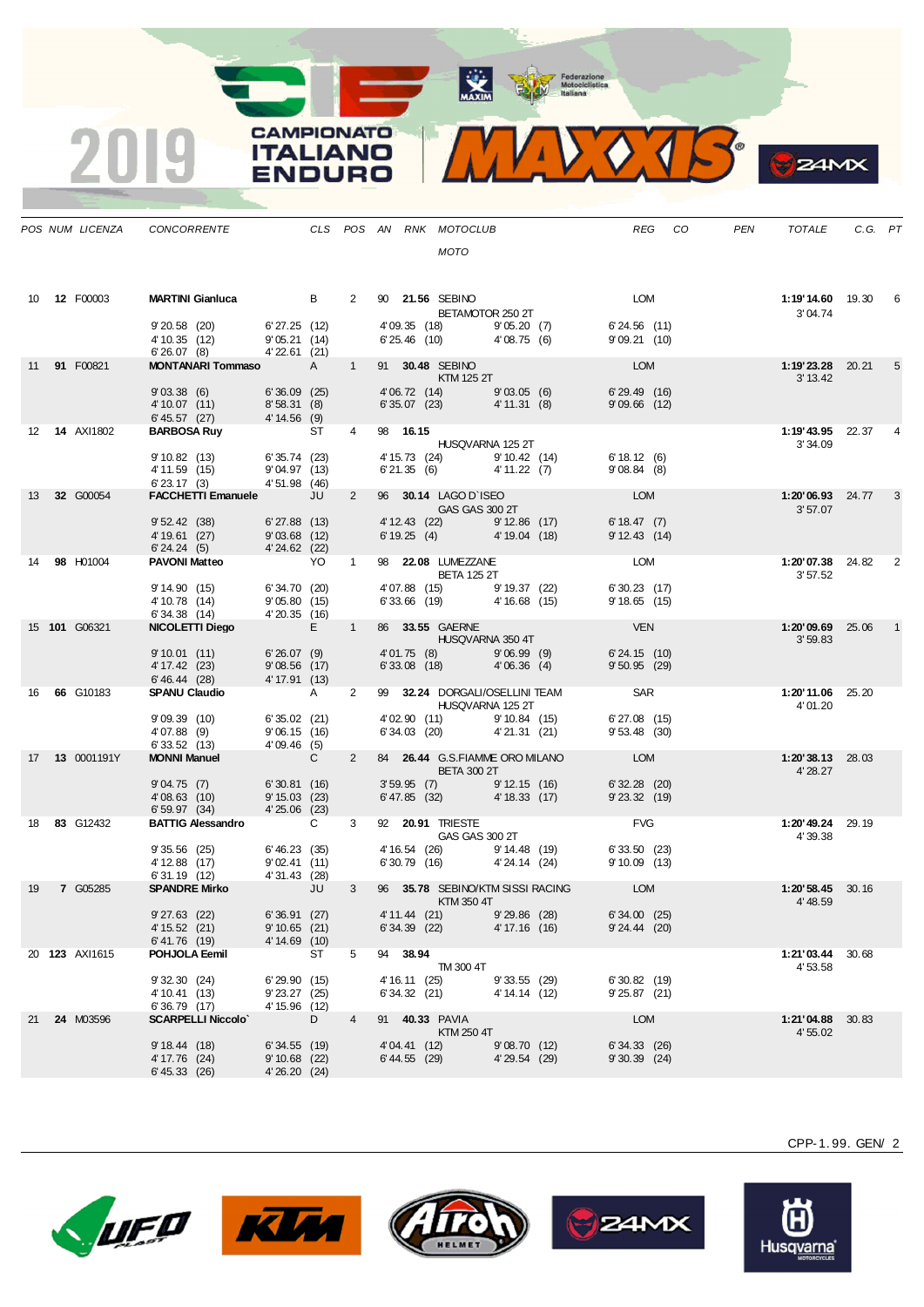**ANAXIM** Federazione<br>
Motociclistica<br>
Italiana

**CAMPIONATO** 

**ITALIANO** 

**ENDURO** 

 $\overline{\mathbf{2}}$ 



**24MX** 

|    | POS NUM LICENZA  | CONCORRENTE                                                                                    |                                                     |                   |                |                                | CLS POS AN RNK MOTOCLUB                                    |                               |                                                            | REG                              | CO | <b>PEN</b> | TOTALE                               | C.G. PT |  |
|----|------------------|------------------------------------------------------------------------------------------------|-----------------------------------------------------|-------------------|----------------|--------------------------------|------------------------------------------------------------|-------------------------------|------------------------------------------------------------|----------------------------------|----|------------|--------------------------------------|---------|--|
|    |                  |                                                                                                |                                                     |                   |                |                                | <b>MOTO</b>                                                |                               |                                                            |                                  |    |            |                                      |         |  |
|    | 22 26 100051     | <b>BRUSCHI Nicolo</b>                                                                          | <b>Example 19</b>                                   |                   | $2^{\circ}$    |                                | 94 <b>44.72 PAVIA</b><br>HONDA 300 4T                      |                               |                                                            | LOM                              |    |            | 1:21'07.76 31.13<br>4'57.90          |         |  |
|    |                  | 9'37.43(27)<br>4' 12.90 (18)<br>6'36.51(16)                                                    | 6'38.70 (30)<br>9'20.59(24)<br>4' 18.44 (14)        |                   |                |                                | 4'09.54 (19) 9'25.20 (23)<br>6'33.07 (17) 4'20.16 (19)     |                               |                                                            | 6'33.25 (22)<br>9'21.97(16)      |    |            |                                      |         |  |
| 23 | 20 G00055        | <b>RECCHIA Nicola</b>                                                                          |                                                     | $D \qquad \qquad$ | $5 -$          |                                | 95 <b>35.00 MANZANO</b><br><b>HONDA 250 4T</b>             |                               |                                                            | <b>EVG</b>                       |    |            | 6'02.48                              |         |  |
|    |                  | 9' 41.81 (30)<br>4' 32.80 (36)<br>6'30.45(11)                                                  | 6'29.16 (14)<br>9'30.76(28)<br>4'20.42(17)          |                   |                |                                | 4' 25.33 (35) 9' 38.92 (31)<br>6' 28.55 (13) 4' 21.44 (22) |                               |                                                            | $6'30.59$ (18)<br>$9'32.11$ (25) |    |            |                                      |         |  |
|    | 24 103 M01743    | <b>GOGGIA Sonny</b>                                                                            |                                                     | $\mathbf{C}$      | $4 \quad$      |                                | 94 61.97 SEBINO<br><b>HUSQVARNA 300 2T</b>                 |                               |                                                            | LOM                              |    |            | 1:22'14.87 38.14<br>6'05.01          |         |  |
|    |                  | $9'22.63$ (21)<br>4' 22.83 (28)<br>$6' 45.14$ (24)                                             | 6'36.44(26)<br>9'33.01 (30)<br>4' 19.36 (15)        |                   |                |                                | 4' 19.51 (29) 9' 26.09 (25)<br>6' 44.40 (28) 4' 21.16 (20) |                               |                                                            | 6'37.06 (28)<br>9' 47.24 (28)    |    |            |                                      |         |  |
| 25 | 60 B01662        | <b>MARCOTULLI Luca</b>                                                                         | $\overline{C}$                                      |                   | $5 -$          |                                | 89 35.59 TRIAL DAVID FORNAROLI<br><b>GAS GAS 300 2T</b>    |                               |                                                            | <b>EMI</b>                       |    |            | 1:22'16.47 38.31<br>6'06.61          |         |  |
|    |                  | 9'48.56(35)<br>4' 22.93 (29)<br>$6'$ 42.80 $(21)$                                              | 6' 42.24 (33)<br>9'24.45(26)<br>4'26.96(25)         |                   |                |                                | 6' 40.01 (25) 4' 24.01 (23)                                |                               | 4' 13.90 (23) 9' 25.44 (24)                                | $6'35.46$ (27)<br>$9'29.71$ (22) |    |            |                                      |         |  |
| 26 | 39 0002085Z      | <b>GUARNERI Davide</b>                                                                         |                                                     | D <sub>a</sub>    | 6              |                                | 85 10.96 SEBINO<br><b>HONDA 250 4T</b>                     |                               |                                                            | LOM                              |    |            | <b>1:22' 25.08</b> 39.21<br>6' 15.22 |         |  |
|    |                  | $9'27.94$ (23)<br>4' 45.39 (48)<br>$7\,25.91\quad(58)$ $4'\,30.69\quad(27)$<br>SORECA Davide E | 7'05.23 (58)<br>8'59.49 (10)                        |                   |                |                                | 4' 27.07 (37) 9' 17.29 (20)<br>6' 29.32 (14) 4' 26.40 (27) |                               |                                                            | 6'26.20 (12)<br>9'04.15(4)       |    |            |                                      |         |  |
| 27 | 10 G02676        |                                                                                                | $\mathbf{E}$ and $\mathbf{E}$ and $\mathbf{E}$      |                   | $3^{\circ}$    |                                | 95 13.08 VITTORIO ALFIERI<br><b>HONDA 300 4T</b>           |                               |                                                            | <b>Example 19 PIE</b>            |    |            | 1:22'49.36 41.75<br>6'39.50          |         |  |
|    |                  | 9' 18.63 (19) 6' 33.92 (18)<br>4' 14.84 (19)<br>$6' 43.49$ (22)                                | 9'09.78(20)<br>4'20.56(18)                          |                   |                |                                | 6' 37.54 (24) 6' 58.18 (70)                                |                               | $3'54.33$ (2) $9'08.48$ (11)                               | 6'26.76(13)<br>$9'$ 22.85 $(18)$ |    |            |                                      |         |  |
| 28 | 38 L01315        | <b>MORETTINI Manolo</b> YO                                                                     |                                                     |                   | $\mathbf{2}$   |                                | <b>KTM 125 2T</b>                                          |                               | 01 38.81 BERGAMO/SC. PONTE NOSSA MC B LOM                  |                                  |    |            | 1:22' 53.10 42.14<br>6'43.24         |         |  |
|    |                  | 9'37.27 (26)<br>4'34.99 (39)<br>$6'$ 42.45 (20)                                                | 6'36.02(24)<br>9'27.52(27)<br>4'37.55(30)           |                   |                |                                |                                                            |                               | 4' 23.80 (34) 9' 26.91 (27)<br>6' 44.61 (30) 4' 34.38 (35) | 6'37.56 (30)<br>$9'30.04$ (23)   |    |            |                                      |         |  |
| 29 | 70 100111        | <b>MANCUSO Giuliano</b>                                                                        | <b>ULL</b>                                          |                   | $\overline{4}$ |                                | <b>BETA 250 2T</b>                                         |                               | 96 38.16 MOTOCLUB DELLO STRETTO ME SIC                     |                                  |    |            | 1:23'19.76 44.92<br>7'09.90          |         |  |
|    |                  | 10'03.93 (43)<br>4'25.58 (30)<br>$6' 45.22$ (25)                                               | $6'37.03$ (28)<br>9'30.91(29)<br>4'21.43(19)        |                   |                |                                | 6' 41.32 (26) 4' 28.67 (28)                                |                               | 4'31.72 (41) 9'40.74 (33)                                  | $6'32.99$ (21)<br>$9'40.22$ (27) |    |            |                                      |         |  |
| 30 | 53 S00913        | <b>CRISTINI Simone</b> YO                                                                      |                                                     |                   | 3              |                                | 01 64.73 LAGO D'ISEO<br>KTM 125 2T                         |                               |                                                            | <b>LOM</b>                       |    |            | 1:23'51.90 48.28<br>7' 42.04         |         |  |
|    |                  | 9'39.89(28)<br>4' 32.02 (34)<br>6'53.59 (29)                                                   | $6' 40.81$ (32)<br>9' 41.72 (31)<br>4' 39.45 (31)   |                   |                |                                |                                                            |                               | 4' 16.77 (27) 9' 37.39 (30)<br>6' 51.89 (34) 4' 34.30 (34) | 6' 44.86 (32)<br>9'39.21 (26)    |    |            |                                      |         |  |
|    | 31 102 G00338    | DA CANAL Roberto D 7 93 46.17 ARSIE                                                            |                                                     |                   |                |                                | <b>HONDA 250 4T</b>                                        |                               |                                                            | <b>VEN</b>                       |    |            | 1:24'06.54<br>7'56.68                | 49.81   |  |
|    |                  | 9' 44.26 (32)<br>4'27.90 (32)<br>6'44.65 (23)                                                  | 6'31.58 (17)<br>$9'$ 43.80 $(32)$<br>$4'33.04$ (29) |                   |                | $6'$ 43.55 (27)                |                                                            | 4'44.10(44)                   | 4' 37.22 (49) 9' 41.91 (34)                                | 6'33.91 (24)<br>10'00.62 (33)    |    |            |                                      |         |  |
|    | 32 109 C00158    | <b>REBELLATO Eric</b>                                                                          |                                                     | D                 | 8              |                                | 89 78.07 GAERNE<br>HUSQVARNA 250 4T                        |                               |                                                            | VEN                              |    | 10.00      | <b>1:25' 44.98</b> 60.10<br>9'35.12  |         |  |
|    |                  | 9' 41.26 (29)<br>4' 32.82 (37)<br>7'05.65 (38)                                                 | 6' 49.37 (40)<br>9'56.22(36)<br>4'41.85 (33)        |                   |                | 4' 27.41 (39)<br>7'06.68 (47)  |                                                            | 9' 47.46 (36)<br>4'32.16 (32) |                                                            | 6'53.15(40)<br>10'00.95 (34)     |    |            |                                      |         |  |
| 33 | <b>94 N01373</b> | <b>FABRIS Riccardo</b>                                                                         |                                                     | YO                | $\overline{4}$ |                                | 02 75.09 GAERNE<br>KTM 125 2T                              |                               |                                                            | <b>VEN</b>                       |    |            | 1:25' 45.24 60.13<br>9'35.38         |         |  |
|    |                  | 10' 32.13 (54)<br>4' 29.52 (33)<br>6'54.13(30)                                                 | 6'38.94(31)<br>9' 49.80 (34)<br>4' 45.89 (38)       |                   |                | 4' 33.25 (44)<br>6' 47.30 (31) |                                                            | 10'04.68 (43)<br>4'38.10(38)  |                                                            | 6'37.31 (29)<br>$9'54.19$ (31)   |    |            |                                      |         |  |
|    |                  |                                                                                                |                                                     |                   |                |                                |                                                            |                               |                                                            |                                  |    |            |                                      |         |  |







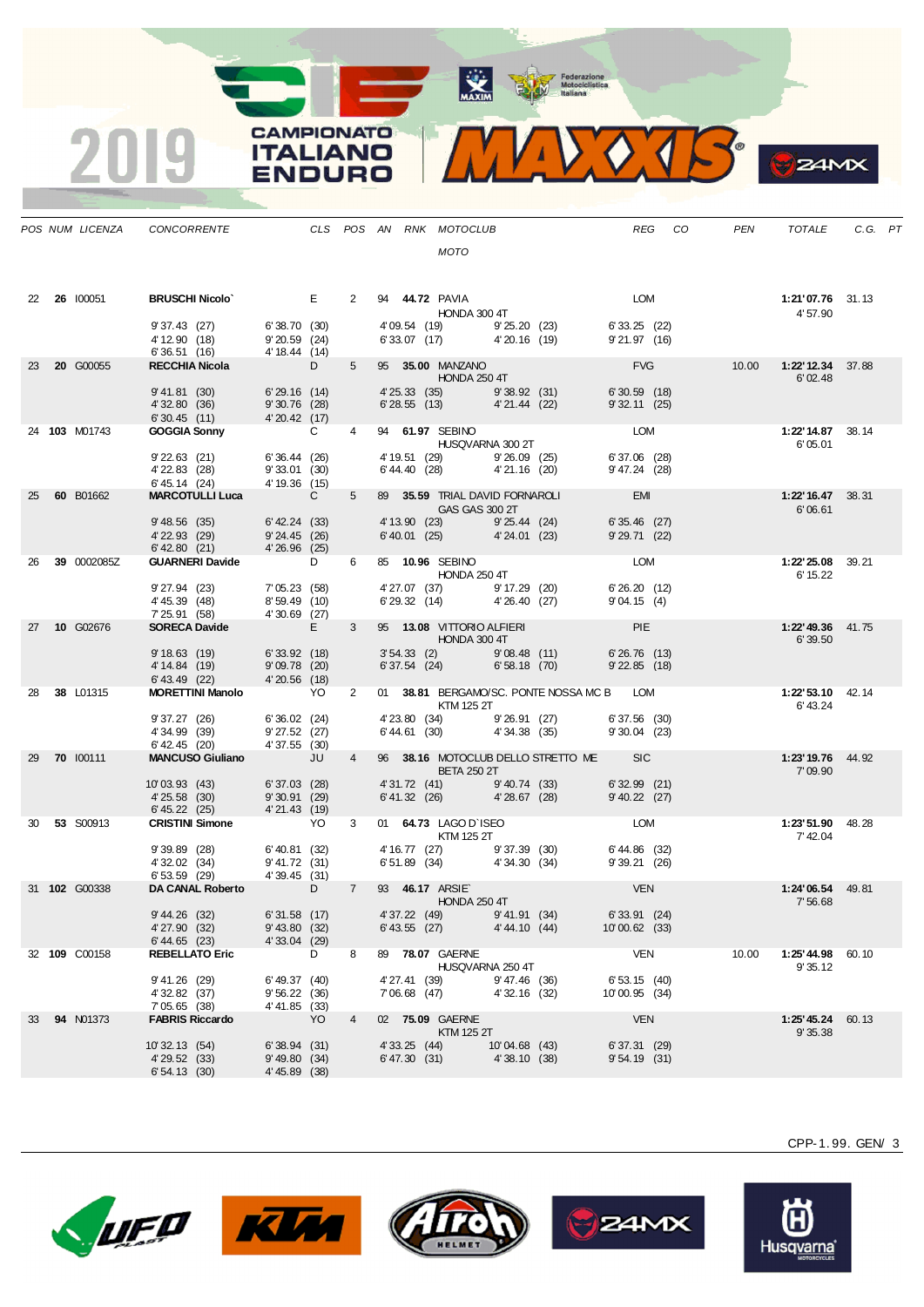MAXIM Rederazione

.

|    | POS NUM LICENZA | CONCORRENTE                                         |                                                    |                |                |                                | CLS POS AN RNK MOTOCLUB                                    |                               |                                                                                    | REG                             | CO         | <b>PEN</b> | <b>TOTALE</b>                  | C.G. PT |  |
|----|-----------------|-----------------------------------------------------|----------------------------------------------------|----------------|----------------|--------------------------------|------------------------------------------------------------|-------------------------------|------------------------------------------------------------------------------------|---------------------------------|------------|------------|--------------------------------|---------|--|
|    |                 |                                                     |                                                    |                |                |                                | <b>MOTO</b>                                                |                               |                                                                                    |                                 |            |            |                                |         |  |
| 34 | 34 G02063       | <b>ULISSI Federico</b>                              |                                                    | E              |                |                                | 86 67.05 OSTRA<br>KTM 350 4T                               |                               |                                                                                    |                                 | <b>MAR</b> |            | 1:25'49.62 60.58<br>9'39.76    |         |  |
|    |                 | 9' 49.55 (36)<br>4'38.36 (41)<br>6'57.08 (32)       | 6' 47.84 (37)<br>9'49.26(33)<br>4'42.19 (34)       |                |                | 4' 27.31 (38)                  | $6'52.59$ (35) $4'40.48$ (41)                              | 9'52.31 (38)                  |                                                                                    | 6' 48.38 (34)<br>10' 24.27 (38) |            |            |                                |         |  |
| 35 | 80 F00408       | <b>MORI Niccolo'</b>                                |                                                    | B <sub>a</sub> | $3^{\circ}$    |                                | <b>BETA 250 2T</b>                                         |                               | 91 36.32 TRIAL DAVID FORNAROLI EMI                                                 |                                 |            |            | 1:25' 59.27 61.59<br>9' 49.41  |         |  |
|    |                 | 10'05.83 (44)<br>4' 19.17 (25)<br>6'56.43(31)       | 7'02.15(54)<br>$9'57.94$ (38)<br>4' 29.96 (26)     |                |                | $6'52.59$ (35)                 | 4'32.04 (43) 10'21.71 (51)                                 | 4' 25.39 (25)                 |                                                                                    | 6' 48.56 (35)<br>10'07.50 (35)  |            |            |                                |         |  |
|    | 36 17 M03590    | <b>BRUNENGO Igor</b>                                |                                                    | YO             | 5              |                                | <b>BETA 125 2T</b>                                         |                               | 98 64.34 GRANOZZO CON MONTICELLO PIE                                               |                                 |            |            | 1:26'11.97 62.92<br>10'02.11   |         |  |
|    |                 | 9'51.02(37)<br>4'26.94 (31)<br>7'04.09 (36)         | 6'53.83 (44)<br>10'01.53 (39)<br>4'47.13 (40)      |                |                |                                | 4'21.75 (31)<br>7'06.99 (48) 4'41.54 (42)                  | 9' 40.28 (32)                 |                                                                                    | 7'05.99 (56)<br>10'10.88 (36)   |            |            |                                |         |  |
|    | 37 106 F01212   | <b>GABRIELLI Matteo</b>                             |                                                    | $\mathbf{C}$   | 6              |                                | 91 71.25 PINO MEDEOT<br>HUSQVARNA 300 2T                   |                               |                                                                                    | <b>EVG</b>                      |            |            | 1:26'38.22 65.66<br>10'28.36   |         |  |
|    |                 | 9'52.80(39)<br>4' 32.45 (35)<br>7'03.33(35)         | $6' 48.13$ (38)<br>$9'57.06$ (37)<br>4'49.15(43)   |                |                |                                | 4'47.83 (64) 9'59.20 (41)<br>6' 55.97 (37) 4' 49.55 (48)   |                               |                                                                                    | 6' 50.27 (36)<br>10'12.48 (37)  |            |            |                                |         |  |
| 38 | 69 L01586       | <b>GRIGIS Matteo</b>                                |                                                    | YO             | 6              |                                | 01 70.97 SEBINO<br>HUSQVARNA 125 2T                        |                               |                                                                                    | <b>LOM</b>                      |            |            | 1:26'51.52 67.05<br>10'41.66   |         |  |
|    |                 | $9'$ 43.67 $(31)$<br>4' 15.39 (20)<br>7' 17.02 (50) | 6'52.80 (43)<br>10'49.49 (53)<br>4' 43.52 (35)     |                |                |                                | 4' 22.69 (32) 9' 47.05 (35)<br>7' 06.50 (46) 4' 29.76 (30) |                               |                                                                                    | 6' 54.30 (42)<br>10' 29.33 (40) |            |            |                                |         |  |
| 39 | 30 G00225       | <b>MARINI Thomas</b>                                | JU                                                 |                | 5              |                                | 97 35.00 SAN MARINO<br><b>BETA 300 2T</b>                  |                               |                                                                                    | <b>MAR</b>                      |            |            | 1:27'06.28 68.59<br>10'56.42   |         |  |
|    |                 | 10'01.79 (42)<br>4'41.66 (44)<br>7'04.19 (37)       | 6' 45.35 (34)<br>9'54.95(35)<br>4' 49.15 (43)      |                |                | 4' 33.94 (46)<br>6'51.87(33)   |                                                            | 9'57.98(39)<br>4'48.35(46)    |                                                                                    | 6' 46.26 (33)<br>10'50.79 (47)  |            |            |                                |         |  |
| 40 | 51 L00575       | <b>TRAINI Jacopo</b>                                |                                                    | A              | $3^{\circ}$    |                                | 98 66.92 OSTRA<br><b>BETA 125 2T</b>                       |                               |                                                                                    | <b>MAR</b>                      |            |            | 1:27' 53.88 73.57<br>11'44.02  |         |  |
|    |                 | 9' 44.65 (33)<br>5' 24.86 (71)<br>6'58.62(33)       | 6'47.41 (36)<br>11'00.30(57)<br>4' 45.05 (37)      |                |                |                                | 4' 19.73 (30) 9' 52.17 (37)<br>6'57.05 (38)                | 4'31.53 (31)                  |                                                                                    | 6'51.68 (37)<br>10'40.83 (44)   |            |            |                                |         |  |
|    | 41 108 L01338   | <b>CALOTTO Francesco</b>                            |                                                    | B              | $\overline{4}$ |                                | 92 73.44 GAERNE<br>HUSQVARNA 250 2T                        |                               |                                                                                    | <b>VEN</b>                      |            |            | 1:27' 58.37 74.04<br>11'48.51  |         |  |
|    |                 | 10' 17.46 (48)<br>4' 42.39 (45)<br>7' 11.55 (44)    | 6'48.31 (39)<br>10'24.60 (45)<br>4'47.25(41)       |                |                | 7'07.94 (49)                   | 4'25.66 (36) 10'08.96 (45)                                 | 4' 35.45 (36)                 |                                                                                    | 6'59.79 (47)<br>10'29.01 (39)   |            |            |                                |         |  |
|    | 42 16 R00588    | <b>ZILLI Enrico</b>                                 |                                                    | JU             | 6              |                                | HUSQVARNA 350 4T                                           |                               | 99 33.28 PAVIA/OSELLINI TEAM LOM                                                   |                                 |            |            | 1:28'07.78 75.02<br>11' 57.92  |         |  |
|    |                 | 10' 16.83 (47)<br>4' 40.20 (43)<br>7' 11.36 (43)    | 6'50.67 (42)<br>10'35.81 (47)<br>4' 55.93 (47)     |                |                |                                |                                                            |                               | 4'33.84 (45) 10'02.28 (42) 6'54.82 (43)<br>6'57.36 (39) 4'37.32 (37) 10'31.36 (41) |                                 |            |            |                                |         |  |
|    | 43 105 H01307   | <b>BARATTO Alberto</b>                              | <b>Experience</b>                                  |                | $5 -$          |                                | 90 71.14 GAERNE                                            | HUSQVARNA 350 4T              |                                                                                    | <b>VEN</b>                      |            |            | 1:28'16.63 75.95<br>12'06.77   |         |  |
|    |                 | 9' 58.18 (40)<br>4' 35.46 (40)<br>7' 08.29 (39)     | $6'56.48$ (48)<br>$10'08.09$ (40)<br>4'58.86 (50)  |                |                | $7'03.86$ (42)                 |                                                            | 4' 42.87 (43)                 | 4'22.90 (33) 9'58.57 (40)                                                          | 6' 52.37 (39)<br>11'30.70 (59)  |            |            |                                |         |  |
|    | 44 107 L01532   | <b>GIACCHERO Andrea</b>                             |                                                    | E.             | 6              |                                | 94 72.67 AZEGLIO                                           | HUSQVARNA 350 4T              |                                                                                    | PIE                             |            |            | 1:28'34.08 77.77<br>12' 24.22  |         |  |
|    |                 | 10'11.87 (45)<br>4'38.49 (42)<br>7'09.19(41)        | 6'56.82(49)<br>10' 16.42 (42)<br>4'40.04 (32)      |                |                | 4' 31.81 (42)<br>7' 04.44 (44) |                                                            | 10'21.80 (52)<br>4'34.16 (33) |                                                                                    | 7'03.25(51)<br>11'05.79 (54)    |            |            |                                |         |  |
| 45 | 4 102966        | <b>STACCIOLI Lorenzo</b>                            |                                                    | JU             | $\overline{7}$ |                                | 97 79.15 SEBINO<br>HUSQVARNA 250 4T                        |                               |                                                                                    | <b>LOM</b>                      |            |            | $1:30'00.17$ 86.77<br>13'50.31 |         |  |
|    |                 | 10'30.47 (51)<br>4' 51.32 (50)<br>7' 16.32 (49)     | $7'00.66$ (52)<br>$10' 19.09$ (44)<br>4'56.05 (48) |                |                | 4' 39.46 (54)<br>7'10.59(53)   |                                                            | 10'05.26 (44)<br>4'47.80 (45) |                                                                                    | 7'22.62 (68)<br>11'00.53 (50)   |            |            |                                |         |  |

**CAMPIONATO** 

**ITALIANO** 

**ENDURO** 

 $\overline{2}$ 

**LUFO KIM** 









CPP-1. 99. GEN/ 4

 $24MX$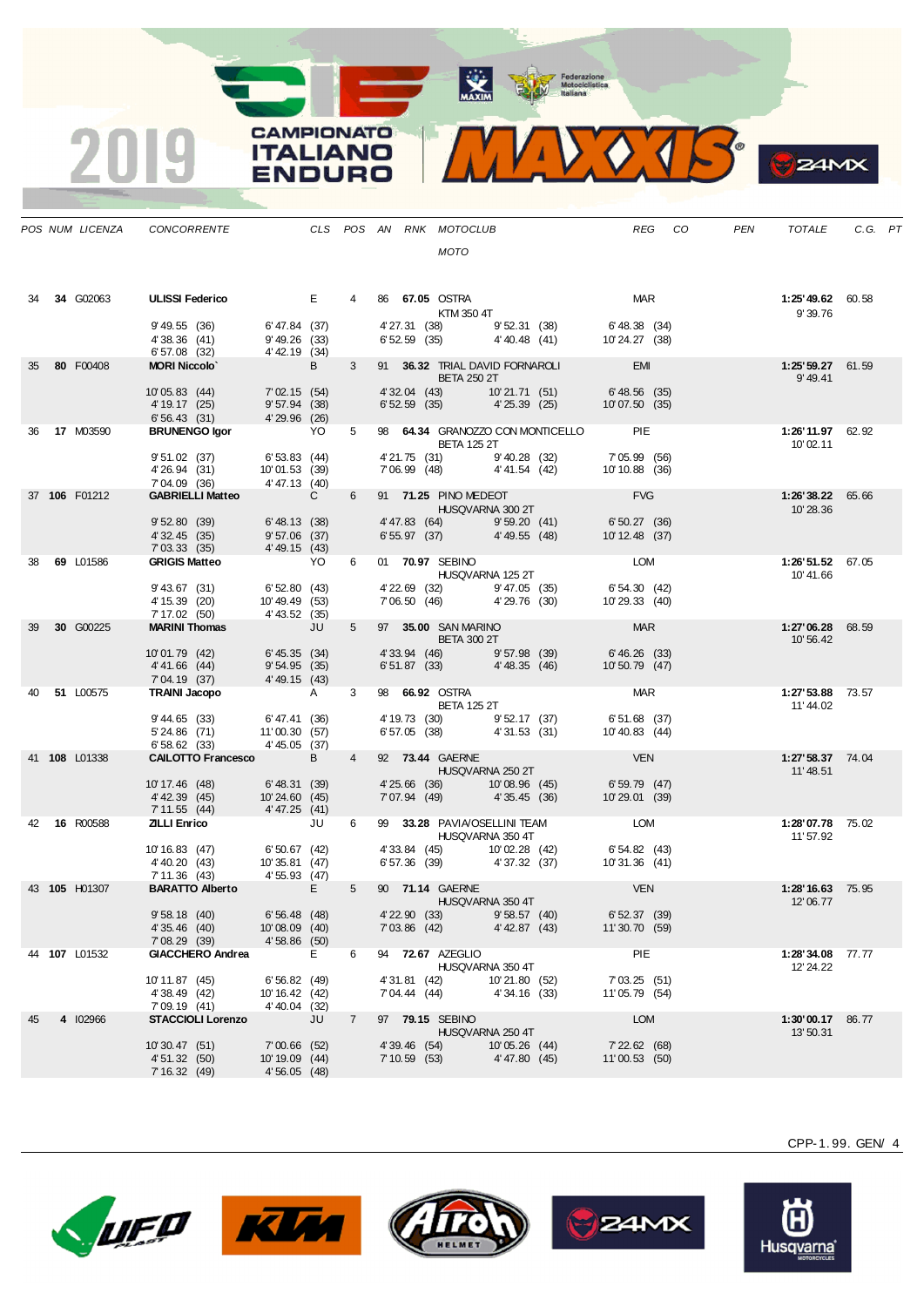Federazione<br>
Motociclistica<br>
Italiana

**ANAXIM** 

**CAMPIONATO** 

**ITALIANO** 

VDURO

 $\overline{\mathbf{2}}$ 

|    | POS NUM LICENZA | <b>CONCORRENTE</b>                                                             |                                                   |              |             |                                | CLS POS AN RNK MOTOCLUB                                     |                                |                                                                                                                                                                  | REG                             | CO | <b>PEN</b> | <b>TOTALE</b>                  | C.G. PT |  |
|----|-----------------|--------------------------------------------------------------------------------|---------------------------------------------------|--------------|-------------|--------------------------------|-------------------------------------------------------------|--------------------------------|------------------------------------------------------------------------------------------------------------------------------------------------------------------|---------------------------------|----|------------|--------------------------------|---------|--|
|    |                 |                                                                                |                                                   |              |             |                                | <b>MOTO</b>                                                 |                                |                                                                                                                                                                  |                                 |    |            |                                |         |  |
| 46 | 47 N01619       |                                                                                |                                                   |              |             |                                | KTM 300 2T                                                  |                                |                                                                                                                                                                  |                                 |    |            | 1:30'10.44 87.84<br>14'00.58   |         |  |
|    |                 | 10'53.69 (62)<br>4' 52.01 (52)<br>7 12.96 (46)<br><b>BELOTTI Andrea</b> E      | 7'07.96 (60)<br>10' 18.08 (43)                    |              |             |                                | 4' 45.44 (60) 10' 26.45 (55)<br>7' 09.28 (51) 4' 52.47 (49) |                                |                                                                                                                                                                  | 7' 03.02 (50)<br>10' 37.55 (43) |    |            |                                |         |  |
|    | 54 0001527Z     |                                                                                |                                                   |              | $7^{\circ}$ |                                | 81 69.68 LAGO D'ISEO<br><b>Example 15 KTM 450 4T</b>        |                                |                                                                                                                                                                  | <b>EXECUTE LOM</b>              |    |            | 1:30'22.46 89.09<br>14' 12.60  |         |  |
|    |                 | 10' 12.74 (46) 7' 04.36 (56)<br>4'44.48 (46)<br>7'30.17 (60) 4'56.81 (49)      | 10' 13.47 (41)                                    |              |             |                                |                                                             |                                |                                                                                                                                                                  |                                 |    |            |                                |         |  |
| 48 | 6 T05503        | FILISETTI Luca JU                                                              |                                                   |              | 8           |                                | <b>KTM 250 2T</b>                                           |                                | 00 105.68 BERGAMO/SC. PONTE NOSSA MC B LOM                                                                                                                       |                                 |    |            | 1:30'48.27 91.79<br>14' 38.41  |         |  |
|    |                 | 10'48.93 (59)<br>4'34.76 (38)<br>7 18.17 (51) $(30)$<br>BERNINI Lorenzo $(36)$ | 7' 11.92 (68)<br>10' 54.65 (56)                   |              |             |                                |                                                             |                                | 4' 38.98 (53)    10' 49.92 (65)    7' 05.39 (55)<br>7' 13.93 (55)    4' 40.15 (40)    10' 46.92 (45)                                                             |                                 |    |            |                                |         |  |
| 49 | 19 M01918       |                                                                                | <b>Example 19 YO</b>                              |              | $7^{\circ}$ |                                | KTM 125 2T                                                  |                                | 02 94.53 BERGAMO/SC. PONTE NOSSA MC B LOM                                                                                                                        |                                 |    |            | 1:31'01.44 93.17<br>14' 51.58  |         |  |
|    |                 | 10'36.61 (55) 6'55.92 (46)<br>4' 55.31 (57)<br>7' 13.47 (47)                   | 10'43.31 (50)<br>5'21.23(56)                      |              |             |                                |                                                             |                                | $\begin{array}{llll} 4' \, 37.31 & (50) & 10' \, 22.51 & (53) & 6' \, 52.11 & (38) \\ 7' \, 09.41 & (52) & 5' \, 10.38 & (58) & 11' \, 03.87 & (52) \end{array}$ |                                 |    |            |                                |         |  |
|    | 50 56 103083    | <b>GIUSTI Francesco</b> YO                                                     |                                                   |              | 8           |                                |                                                             | <b>BETA 125 2T</b>             | 01 91.14 PEGASO TOS                                                                                                                                              |                                 |    |            | 1:31'39.82 97.18<br>15' 29.96  |         |  |
|    |                 | 10'30.60 (52)<br>5'06.81 (64)<br>7' 18.28 (53)                                 | 7'04.82 (57)<br>10'54.36 (55)<br>4'59.14(51)      |              |             |                                |                                                             |                                | 4' 30.33 (40)    10' 26.35 (54)    7' 04.78 (54)<br>7' 25.58 (62)    5' 14.89 (62)    11' 03.88 (53)                                                             |                                 |    |            |                                |         |  |
|    | 51 104 P03494   | <b>SILVI Silvestro</b>                                                         | <b>STATE STATE</b>                                |              | $9^{\circ}$ |                                | <b>BETA 250 2T</b>                                          |                                | 98 68.70 CARSOLI ENDURO ABR<br>RETA 250 2T                                                                                                                       |                                 |    |            | 1:32'09.15 100.24<br>15' 59.29 |         |  |
|    |                 | 10'27.45 (49) 7'00.22 (51)<br>4' 53.19 (54)<br>7' 25.16 (57)                   | 10'53.06 (54)<br>5'25.25(58)                      |              |             |                                |                                                             |                                |                                                                                                                                                                  |                                 |    |            |                                |         |  |
|    | 52 74 L01587    | GRIGIS Thomas YO                                                               |                                                   |              | 9           |                                | 01 86.29 SEBINO<br>YAMAHA 125 2T                            |                                |                                                                                                                                                                  | LOM                             |    |            | 1:32'28.55 102.27<br>16' 18.69 |         |  |
|    |                 | 10'40.90 (58)<br>4' 58.07 (58)<br>7' 18.21 (52)                                | 7' 11.39 (65)<br>11'35.78 (64)<br>4' 46.70 (39)   |              |             |                                |                                                             |                                | 4' 48.60 (66) 10' 50.68 (66) 7' 25.59 (70)<br>7' 05.52 (45) 4' 39.95 (39) 11' 07.16 (55)                                                                         |                                 |    |            |                                |         |  |
|    | 53 81 M03644    | <b>SEGANTINI Matteo</b>                                                        | <b>Example 19</b>                                 |              | 8           |                                | HUSQVARNA 350 4T                                            |                                | 95 90.65 CASTIGLION F.NO FABRIZIO MEO TOS                                                                                                                        |                                 |    |            | 16' 19.88                      |         |  |
|    |                 | 10'39.97 (57) 7'14.56 (70)<br>4' 52.92 (53)<br>7' 22.66 (56)                   | 10'32.71 (46)<br>5'02.28(52)                      |              |             |                                |                                                             |                                | $\begin{array}{lllllll} 4'45.73 & (61) & & 10'51.81 & (67) & & 7'11.08 & (61) \\ 7'18.93 & (59) & & 4'49.54 & (47) & & 11'37.55 & (60) \end{array}$              |                                 |    |            |                                |         |  |
|    | 54 84 N02652    | <b>PAVONE Luca</b>                                                             |                                                   | YO           |             |                                | 10 99 <b>94.41 SANREMO</b><br><b>BETA 125 2T</b>            |                                |                                                                                                                                                                  | <b>Example 11 G</b>             |    |            | 1:32'42.23 103.70<br>16' 32.37 |         |  |
|    |                 | 11'28.06 (70)<br>4'47.50 (49)<br>7' 32.18 (62)                                 | 7' 13.00 (69)<br>10' 49.29 (52)<br>4' 48.24 (42)  |              |             |                                |                                                             |                                | 4' 37.93 (52) 10' 36.89 (58) 7' 34.65 (72)<br>7' 28.82 (64) 4' 55.18 (51) 10' 50.49 (46)                                                                         |                                 |    |            |                                |         |  |
|    | 55 112 M01854   | <b>BERRI Giorgio</b>                                                           | $\mathbb{R}^n$ . In the $\mathbb{R}^n$            |              | $9^{\circ}$ |                                | 94 99.39 VALDISIEVE<br>KTM 350 4T                           |                                |                                                                                                                                                                  | <b>TOS</b>                      |    |            | 1:32'46.51 104.15<br>16'36.65  |         |  |
|    |                 | 10'50.08 (61) 7'08.02 (61)<br>4' 53.98 (55)<br>7'12.35(45)                     | 11'06.30 (61)<br>$5'$ 02.85 $(53)$                |              |             | 7'12.45(54)                    | 4'42.46 (57) 10'41.04 (61)                                  | 5' 17.25 (63)                  |                                                                                                                                                                  | 7'10.66 (59)<br>11'29.07 (58)   |    |            |                                |         |  |
|    | 56 110 G07482   | <b>COLLOVIGH Pietro Enrico</b>                                                 |                                                   | JU           | 10          |                                | 96 81.80 TRIESTE                                            | SHERCO 300 4T                  |                                                                                                                                                                  | <b>FVG</b>                      |    |            | 1:33'04.93 106.07<br>16' 55.07 |         |  |
|    |                 | 10' 55.52 (64)<br>5'05.89(63)<br>7' 19.80 (54)                                 | 7'09.29(63)<br>11'22.76 (63)<br>5'09.67(55)       |              |             | 4' 42.90 (58)                  | 7' 16.55 (57)                                               | 10'46.69 (64)<br>5'02.20 (53)  |                                                                                                                                                                  | 7' 10.06 (58)<br>11'03.60 (51)  |    |            |                                |         |  |
|    | 57 61 000A1994  | <b>FERRARI Matteo</b>                                                          |                                                   | $\mathbf{C}$ | 8           |                                | 81 84.93 VALLE STAFFORA                                     | BETAMOTOR 300 2T               |                                                                                                                                                                  | <b>LOM</b>                      |    |            | 1:33'18.48 107.49<br>17'08.62  |         |  |
|    |                 | 10' 54.38 (63)<br>4' 59.10 (59)<br>7'31.62 (61)                                | 7'11.58(66)<br>10'46.37 (51)<br>$5'$ 22.27 $(57)$ |              |             | 4' 48.49 (65)<br>7' 15.96 (56) |                                                             | 10'40.73 (60)<br>5' 11.13 (59) |                                                                                                                                                                  | 7' 13.94 (64)<br>11'22.91 (56)  |    |            |                                |         |  |

**LUEO KUM** 









Husqvarna<sup>®</sup>

CPP-1. 99. GEN/ 5

 $24MX$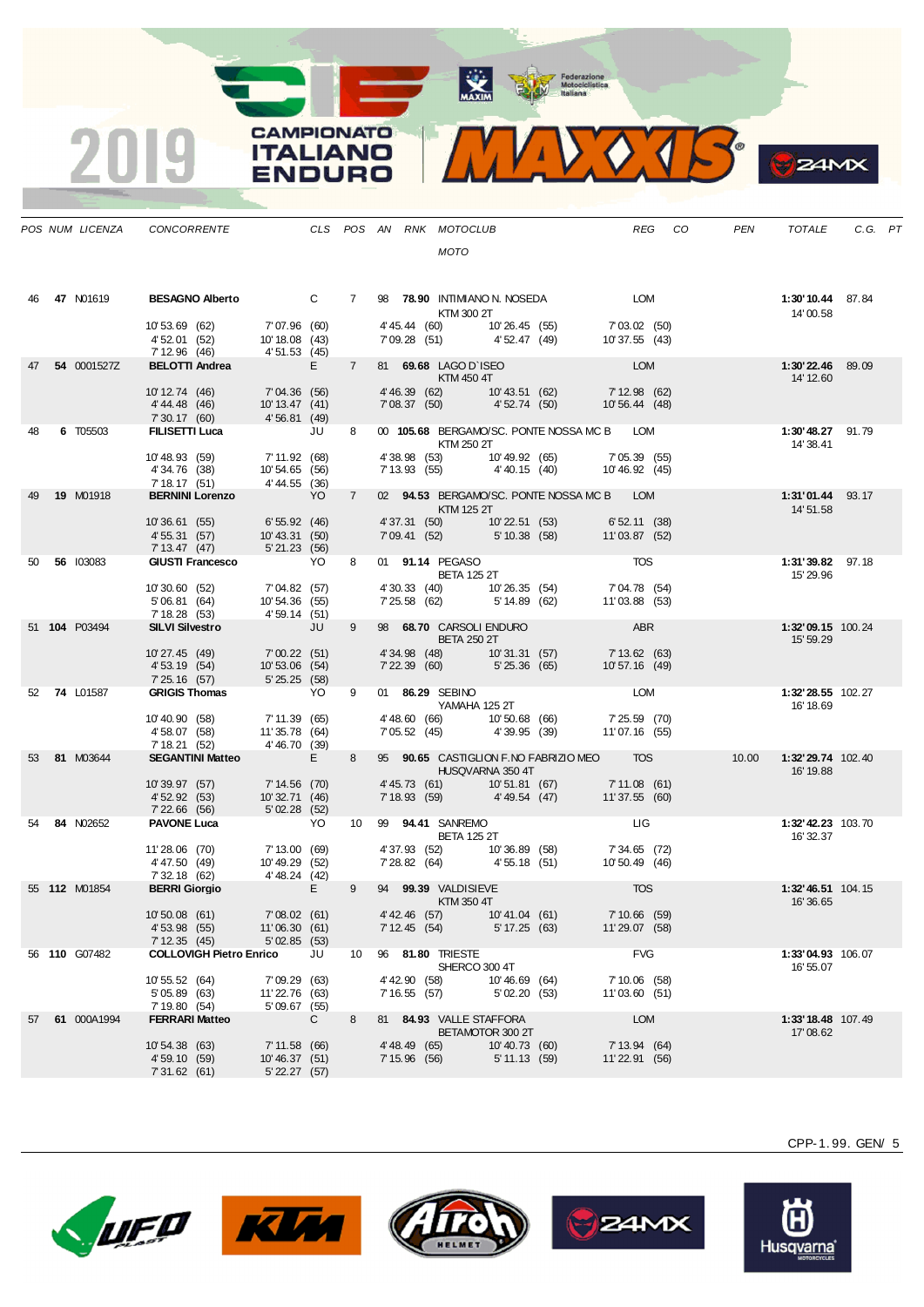MAXIM Rederazione



|              | POS NUM LICENZA | CONCORRENTE                                                                        |                                                                                                                          |     |             |               |                               | CLS POS AN RNK MOTOCLUB<br><b>MOTO</b>                                                                                                                                                                                                                                                                                                                                                                                                                                                     |                               |                                                                                                |                                | REG CO             | PEN | TOTALE                                | C.G. PT |  |
|--------------|-----------------|------------------------------------------------------------------------------------|--------------------------------------------------------------------------------------------------------------------------|-----|-------------|---------------|-------------------------------|--------------------------------------------------------------------------------------------------------------------------------------------------------------------------------------------------------------------------------------------------------------------------------------------------------------------------------------------------------------------------------------------------------------------------------------------------------------------------------------------|-------------------------------|------------------------------------------------------------------------------------------------|--------------------------------|--------------------|-----|---------------------------------------|---------|--|
| 58           | 88 G05982       | BOLOGNA Marco JU 11 96 69.86 SICILIA RACING MOTORSPORT SIC 10.00 1:33'30.35 108.73 |                                                                                                                          |     |             |               |                               |                                                                                                                                                                                                                                                                                                                                                                                                                                                                                            |                               |                                                                                                |                                |                    |     |                                       |         |  |
|              |                 |                                                                                    |                                                                                                                          |     |             |               |                               | HONDA 250 4T                                                                                                                                                                                                                                                                                                                                                                                                                                                                               |                               |                                                                                                |                                |                    |     | 17' 20.49                             |         |  |
|              |                 | 11'44.10 (73) 6'54.61 (45)<br>5' 11.46 (68)<br>7'08.74 (40)                        | 10' 43.12 (49)<br>5' 34.42 (63)                                                                                          |     |             |               |                               |                                                                                                                                                                                                                                                                                                                                                                                                                                                                                            |                               | 4' 40.67 (56) 10' 20.53 (50) 6' 53.90 (41)<br>7'01.68 (41) 5'03.06 (54) 12'04.06 (63)          |                                |                    |     |                                       |         |  |
| 59.          | 67 L03666       | <b>SERVALLI Francesco</b>                                                          |                                                                                                                          | YO. | 11          |               |                               | $\blacksquare$ $\blacksquare$ $\blacksquare$ $\blacksquare$ $\blacksquare$ $\blacksquare$ $\blacksquare$ $\blacksquare$ $\blacksquare$ $\blacksquare$ $\blacksquare$ $\blacksquare$ $\blacksquare$ $\blacksquare$ $\blacksquare$ $\blacksquare$ $\blacksquare$ $\blacksquare$ $\blacksquare$ $\blacksquare$ $\blacksquare$ $\blacksquare$ $\blacksquare$ $\blacksquare$ $\blacksquare$ $\blacksquare$ $\blacksquare$ $\blacksquare$ $\blacksquare$ $\blacksquare$ $\blacksquare$ $\blacks$ |                               | 02 98.78 SEBINO/KTM SISSI RACING LOM                                                           |                                |                    |     | 1:34'12.57 113.14<br>18'02.71         |         |  |
|              |                 | 11'18.81 (69)<br>5'08.99 (67)   11'17.39 (62)<br>7'20.29 (55)   5'28.19 (60)       | 7'00.76 (53)                                                                                                             |     |             |               |                               |                                                                                                                                                                                                                                                                                                                                                                                                                                                                                            |                               | 4' 47.43 (63) 10' 39.61 (59) 7' 15.26 (65)<br>7' 17.53 (58) 5' 13.91 (61) 11' 24.40 (57)       |                                |                    |     |                                       |         |  |
|              | 60 73 Q01679    | LUPATINI Diego DD                                                                  |                                                                                                                          |     | 9           |               |                               | 95 120.92 RS 77<br>HONDA 250 4T                                                                                                                                                                                                                                                                                                                                                                                                                                                            |                               | <b>EXAMPLE DESCRIPTION</b>                                                                     |                                |                    |     | 1:34'30.65 115.03<br>18' 20.79        |         |  |
|              |                 | 10'56.08 (65)<br>5'01.66(61)<br>7' 45.29 (66)                                      | 7' 11.73 (67)<br>11'00.96 (58)<br>5'06.86 (54)                                                                           |     |             |               |                               |                                                                                                                                                                                                                                                                                                                                                                                                                                                                                            |                               | 5'01.94 (70)    10'46.14 (63)    7'23.54 (69)<br>7'29.92 (66)    5'05.89 (56)    11'40.64 (61) |                                |                    |     |                                       |         |  |
|              | 61 45 L00256    | <b>BONAZZI Giovanni</b> JU                                                         |                                                                                                                          |     |             |               |                               | $\blacksquare$ $\blacksquare$ $\blacksquare$ $\blacksquare$ $\blacksquare$ $\blacksquare$ $\blacksquare$ $\blacksquare$ $\blacksquare$ $\blacksquare$ $\blacksquare$ $\blacksquare$ $\blacksquare$ $\blacksquare$ $\blacksquare$                                                                                                                                                                                                                                                           |                               | 12 00 69.07 LAGO D'ISEO/KTM SISSI RACING LOM                                                   |                                |                    |     | 1:35' 15.33 119.70<br>19'05.47        |         |  |
|              |                 | 10'28.77 (50) 6'59.64 (50)<br>5'08.65(66)<br>7' 28.45 (59)                         | $11'04.09$ (60)<br>$5'27.37$ (59)                                                                                        |     |             |               |                               |                                                                                                                                                                                                                                                                                                                                                                                                                                                                                            |                               | 4' 45.15 (59) 10' 13.57 (48) 6' 57.31 (45)<br>7'04.25 (43) 4'56.33 (52) 14'41.75 (69)          |                                |                    |     |                                       |         |  |
|              | 62 115 U02257   | <b>BORACCHI Claudio</b> C                                                          |                                                                                                                          |     | 9           |               |                               | 81 <b>113.16</b> AMX                                                                                                                                                                                                                                                                                                                                                                                                                                                                       |                               | $\overrightarrow{KTM}$ 300 2T                                                                  |                                |                    |     | 1:37'25.29 133.28<br>21' 15.43        |         |  |
|              |                 | 11'41.29 (72)<br>5'03.62 (62)<br>7' 38.14 (64)                                     | 7' 22.49 (73)<br>11' 37.89 (65)<br>5' 29.77 (61)                                                                         |     |             |               |                               | 5'07.25 (71) 11'27.63 (69)                                                                                                                                                                                                                                                                                                                                                                                                                                                                 |                               | $7'31.10(67)$ $5'23.88(64)$ $11'46.79(62)$                                                     | 7' 15.44 (66)                  |                    |     |                                       |         |  |
| 63           | 36 G02783       | MARTINELLI Maurizio JU                                                             |                                                                                                                          |     |             |               |                               | 13 98 <b>89.97</b> GARDONE V.T.<br>GAS GAS 250 2T                                                                                                                                                                                                                                                                                                                                                                                                                                          |                               |                                                                                                | LOM 1'00                       |                    |     | 1:39'23.05 145.59<br>23' 13.19        |         |  |
|              |                 | 10'38.53 (56) 7'15.16 (71)<br>5'00.82(60)<br>7'43.88 (65)                          | $11'03.58$ (59)<br>5'49.15 (65)                                                                                          |     |             |               |                               | 7'27.36 (63) 5'07.88 (57)                                                                                                                                                                                                                                                                                                                                                                                                                                                                  |                               | 5'09.94 (72)  10'57.37 (68)  7'10.69 (60)                                                      | $14'58.69$ (70)                |                    |     |                                       |         |  |
|              | 64 117 101893   | DOTTORI Samuele C                                                                  |                                                                                                                          |     |             |               |                               | 10 82 119.04 MOTORARI<br>KTM 300 2T                                                                                                                                                                                                                                                                                                                                                                                                                                                        |                               |                                                                                                | VEN                            |                    |     | <b>1:40'19.76</b> 151.51<br>24' 09.90 |         |  |
|              |                 | 11'28.81 (71)<br>4' 55.30 (56)<br>7' 56.10 (68)                                    | 7'09.72 (64)<br>11' 49.25 (67)<br>5' 32.90 (62)                                                                          |     |             |               |                               | 4' 55.50 (69) 12' 53.82 (75)<br>7' 25.19 (61) 5' 05.16 (55)                                                                                                                                                                                                                                                                                                                                                                                                                                |                               |                                                                                                | 7' 19.11 (67)<br>13'48.90 (67) |                    |     |                                       |         |  |
| 65           | 40 0001090T     | <b>PEDERSOLI Matteo</b> B                                                          |                                                                                                                          |     | $5^{\circ}$ |               |                               | 76 113.06 SEBINO<br><b>BETA 250 2T</b>                                                                                                                                                                                                                                                                                                                                                                                                                                                     |                               |                                                                                                | <b>LOM</b>                     |                    |     | 1:42'21.90 164.27<br>26' 12.04        |         |  |
|              |                 | 12'12.77 (77) 7'42.70 (77)<br>5'07.27 (65)<br>7' 53.46 (67)                        | $11'48.72$ (66)<br>5'46.26 (64)                                                                                          |     |             |               |                               |                                                                                                                                                                                                                                                                                                                                                                                                                                                                                            |                               |                                                                                                |                                |                    |     |                                       |         |  |
|              | 66 97 G00607    | <b>OTERI Gabriele</b> JU                                                           |                                                                                                                          |     |             |               |                               | HONDA 300 4T                                                                                                                                                                                                                                                                                                                                                                                                                                                                               |                               | 14 99 79.07 SICILIA RACING MOTORSPORT SIC                                                      |                                |                    |     | 1:43'16.64 169.99<br>27' 06.78        |         |  |
|              |                 | 12'02.97 (74)<br>5' 20.24 (70)<br>7'33.75 (63)                                     | 7' 17.88 (72)<br>$\begin{array}{ccc} 7 & 11.06 & 11.06 \\ 12' & 58.47 & (70) \\ 6' & 33.12 & (68) \\ & & 6' \end{array}$ |     |             |               |                               |                                                                                                                                                                                                                                                                                                                                                                                                                                                                                            |                               |                                                                                                |                                |                    |     |                                       |         |  |
| 67           | 68 100999       | RAVIZZOLA Leonardo YO                                                              |                                                                                                                          |     |             |               |                               | 12 01 <b>77.10</b> DESIO<br>YAMAHA 125 2T                                                                                                                                                                                                                                                                                                                                                                                                                                                  |                               |                                                                                                | LOM 1'00                       |                    |     | 1:44'07.36 175.29<br>27' 57.50        |         |  |
|              |                 | 10'31.28 (53)<br>7' 11.67 (76)<br>7'14.24(48)                                      | 7'02.18 (55)<br>15' 01.39 (72)<br>6'08.60(66)                                                                            |     |             | 11'05.63 (72) |                               | 4'49.74 (67) 10'20.37 (49)                                                                                                                                                                                                                                                                                                                                                                                                                                                                 | 6'04.42(68)                   |                                                                                                | 7'03.50(52)<br>10'34.34 (42)   |                    |     |                                       |         |  |
|              | 68 116 S02370   | <b>ZATTA Silvio</b>                                                                |                                                                                                                          | JU  | 15          |               |                               | 99 118.14 ARDOSA<br>KTM 300 2T                                                                                                                                                                                                                                                                                                                                                                                                                                                             |                               |                                                                                                | VEN                            |                    |     | 1:47'38.81 197.39<br>31'28.95         |         |  |
|              |                 | 12'06.34 (76)<br>5' 59.73 (72)<br>8'24.05 (69)                                     | $7' 41.66$ (76)<br>12' 49.55 (69)<br>6' 15.27 (67)                                                                       |     |             |               | 5' 43.41 (77)<br>8'21.89 (70) |                                                                                                                                                                                                                                                                                                                                                                                                                                                                                            | 12' 16.87 (72)<br>6'06.22(69) |                                                                                                | 7' 59.38 (75)<br>13'54.44 (68) |                    |     |                                       |         |  |
| NON ARRIVATI |                 |                                                                                    |                                                                                                                          |     |             |               |                               |                                                                                                                                                                                                                                                                                                                                                                                                                                                                                            |                               |                                                                                                |                                |                    |     |                                       |         |  |
|              | 9 0001143Y      | <b>SALVINI Alex</b>                                                                |                                                                                                                          | Е   |             | 85            |                               | 2.12 TRIAL DAVID FORNAROLI                                                                                                                                                                                                                                                                                                                                                                                                                                                                 |                               |                                                                                                |                                | EMI RIT CO7 - CO 7 |     |                                       |         |  |
|              |                 | 8'50.35(1)<br>4'06.97(4)                                                           | 6' 16.39(1)<br>8'50.62(3)                                                                                                |     |             |               | $3'57.61$ (3)<br>6'19.65(5)   | HONDA 450 4T                                                                                                                                                                                                                                                                                                                                                                                                                                                                               | 8'54.51(4)<br>4' 25.72 (26)   |                                                                                                | 6' 12.78(1)<br>9'57.61 (32)    |                    |     |                                       |         |  |

**CAMPIONATO** 

**ITALIANO** 

**ENDURO** 

2019